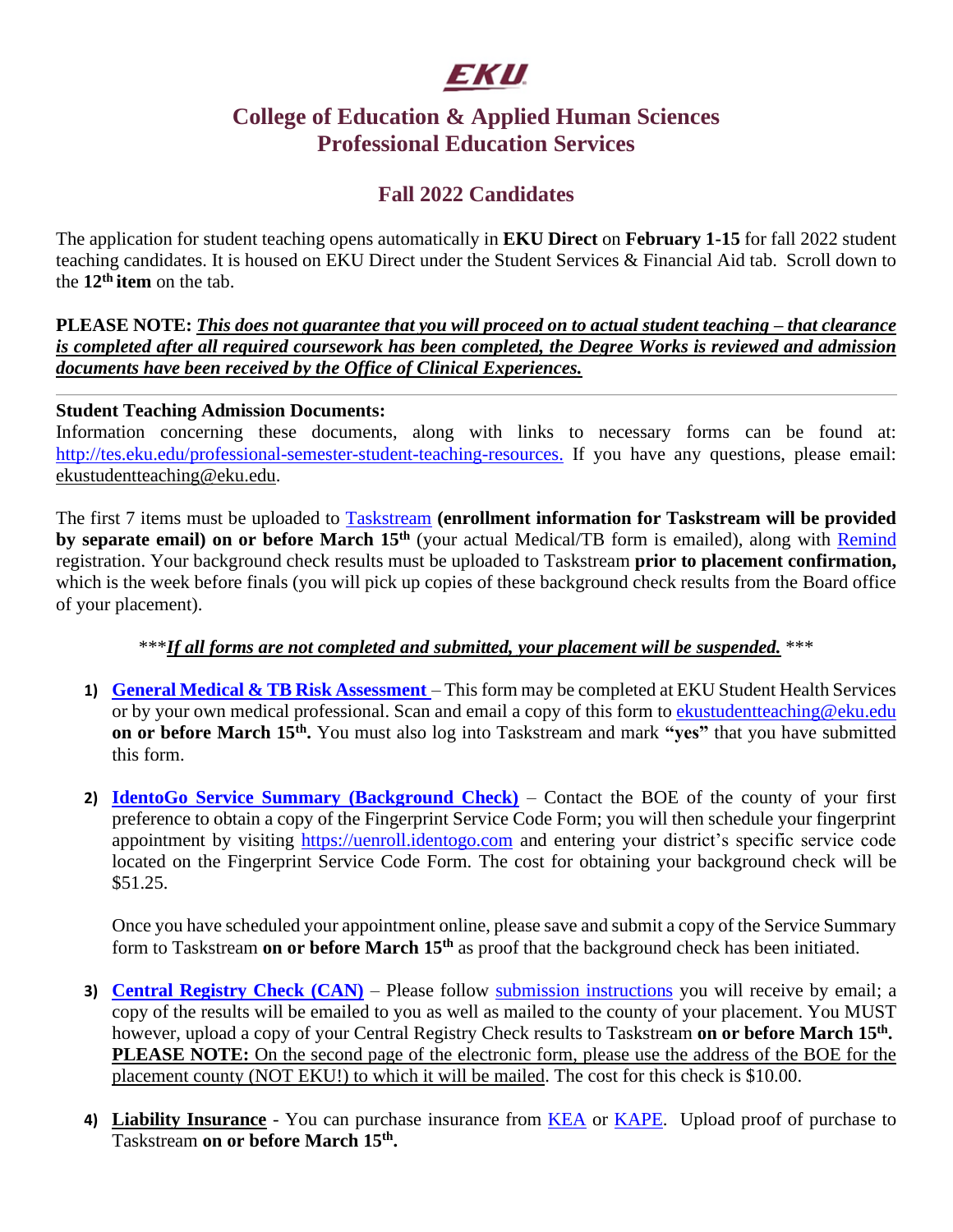- **5) [KET "Promoting Positive Behavior"](http://ket.pbslearningmedia.org/resource/promoting_pos_beh/promoting-positive-behavior-in-schools/#.XhcqF_lKiM8) Certificate** Upload this certificate acknowledging completion of training to Taskstream **on or before March 15th .**
- **6) [KFETS](https://wd.kyepsb.net/EPSB.WebApps/FieldExperience/Student/stIntroduction.aspx)** Upload a **detailed summary report of completed hours** from the KFETS webpage to Taskstream **on or before March 15th .** Prior to student teaching, it **MUST** reflect a minimum of 120 clinical hours.
- **7)** The **[PRAXIS Content Exam\(s\) and Principles of Learning and Teaching Exam](http://tes.eku.edu/test-information)** must be taken **prior**  to student teaching. Please upload proof of registration for the test(s) to Taskstream **on or before March 15th .**
- **8) [Remind](https://www.remind.com/send_the_app) –** Students must sign up for Remind (two-way messaging application) **no later than March**  15<sup>th</sup>. An email will be sent to you with sign-up instructions following the application period.
- **9) [Background Check](https://login.taskstream.com/signon/) Results** You MUST upload a copy of these results to Taskstream *before your placement is confirmed (this deadline is the week prior to finals).* You will obtain copies of these results from the BOE.

\*\*\***You WILL NOT receive your placement(s) until Items 1-9 are completed! Also, we WILL NOT accept documents whose expiration date falls prior to the last day of your student teaching semester!**\*\*\*

\*\*\***Please be sure to keep a copy of** *ALL* **records for yourself as FERPA regulations prohibit us from releasing third-party documents once we are in possession of them***.*\*\*\*

The application asks for **Preferences for County** for student teaching placement – your preference for student teaching *is not guaranteed.*

#### **EKU's Service Region**

| Bell  | Clay    | Harlan  | Laurel | Lincoln        | Owsley | Pulaski    | Whitley |
|-------|---------|---------|--------|----------------|--------|------------|---------|
| Boyle | Estill  | Jackson | Lee    | McCreary Perry |        | Rockcastle |         |
| Casey | Garrard | Knox    | Leslie | Madison        | Powell | Wayne      |         |

**The following Districts hold Memorandums of Agreement (MOAs) with EKU and DO NOT require a waiver for placement:** Bourbon, Clark, Fayette, Franklin, Jefferson, Jessamine, Letcher, Mercer, and Scott.

**Exclusions** - Candidates are prohibited from placement in the high school(s) they attended; candidates are also prohibited from placement in **any school** where they have relatives employed or enrolled, are personally acquainted with faculty or have been employed for an extended period of time.

**[Placement Waivers](file://///facultystaff.eku.edu/filesrv/Cifs/ekudata/Colleges/coe/CPEP-Clinical%20Experiences/STUDENT%20TEACHING/Forms%20&%20Policies/ST%20Waiver%20Request%20-%20Updated%202-2020.pdf)** - If you are wanting to student teach outside of the EKU service region, or where EKU does not already hold a MOA, you must submit a waiver request, signed by your advisor. **Waiver requests must be emailed [\(ekustudentteaching@eku.edu\)](mailto:ekustudentteaching@eku.edu) or delivered to the Office of Professional Education Services, Combs 425 by March 1 st .** The form, along with instructions, can be obtained by emailing Brandy Blackburn at [brandy.blackburn@eku.edu.](mailto:brandy.blackburn@eku.edu)

**\*\*Unless there is an emergency that necessitates a change, placements will not be altered once made by the Office of Professional Education Services.**